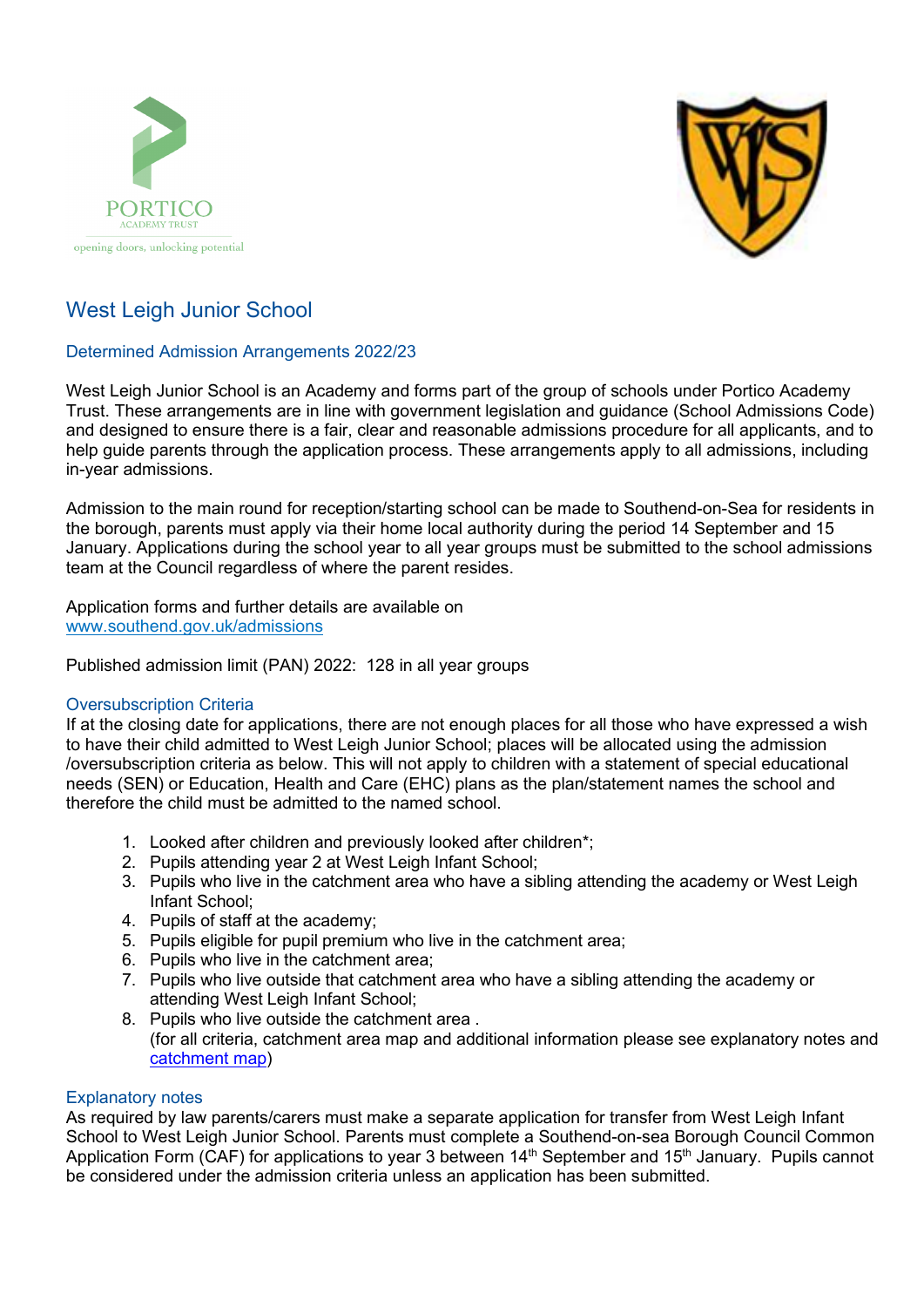\*Pupils in public care and children that were previously in public care (including those children who appear (to the admission authority) to have been in state care outside of England and ceased to be in state care as a result of being adopted)

A 'looked after child' is a child who is (a) in the care of a local authority, or (b) being provided with accommodation by a local authority in the exercise of their social services functions (see the definition in Section 22(1) of the Children Act 1989) at the time of making an application to a school.

A child is regarded as having been in state care outside of England if they were in the care of or were accommodated by a public authority, a religious organisation, or any other provider of care whose sole or main purpose is to benefit society.

This includes children who were adopted under the Adoption Act 1976 (see Section 12 adoption orders) and children who were adopted under the Adoption and Children Act 2002 (see Section 46 adoption orders).

Child arrangements orders are defined in Section 8 of the Children Act 1989, as amended by Section 12 of the Children and Families Act 2014. Child arrangements orders replace residence orders and any residence order in force prior to 22 April 2014 is deemed to be a child arrangements order. Refer to section 14A of the Children Act 1989 which defines a 'special Guardianship order' as an order appointing one or more individuals to be a child's special guardian (or special guardians).

# Pupils with Education, Health and Care Plans

An Education, Health and Care Plan is a plan made by the local authority under Section 37 of the Children and Families Act 2014 specifying the special education, health and social care provision required for that child. All children whose statement of special educational needs (SEND) or Education, Health and Care (EHC) plan names the school must be admitted. Children with a statement or a plan will follow a different process for admission. Further information can be found on [Special Educational Needs and Disabilities \(SEND\)](https://www.southend.gov.uk/children-disabilities/special-educational-needs)

# [Local Offer](https://livewellsouthend.com/kb5/southendonsea/directory/localoffer.page?localofferchannel=0)

# Pupils of staff of the school

Children will be ranked in this admission criteria if they are children of staff at the school under the following circumstances: -

- where the member of teaching staff (including, staff that are at the school in positions, such as: Senior Leadership Team/level, Head of Year Group, Head of Department, Office Manager or SENCo) that has been employed at the school for two or more years at the time at which the application for admission to the school is made, and/or
- the member of staff is recruited to fill a vacant post for which there is a demonstrable specialist skill shortage and
- are the children of the member of staff , living permanently with the member of staff at the same address. The member of staff must be working at the school at the time of application and expected to continue with their employment at the school during the application and allocation process.

#### Pupils eligible for pupil premium who live in the catchment area

The academy is given a *pupil premium* for children who have qualified for free school meals at any point in the past six years. Parents will need to tick on the application form and/or supplementary information form or notify the Local Authority in writing if they are eligible or registered for pupil premium. Any disclosure for pupil premium will be used only to rank applications against the admission criteria and will not be held for any other purpose.

Parents can check their eligibility by filling out the LA online form on:

[https://southend.firmstep.com/default.aspx/RenderForm/?F.Name=ofyiMHFi7J8&<span%20id=](https://southend.firmstep.com/default.aspx/RenderForm/?F.Name=ofyiMHFi7J8&%3cspan%20id) or [www.southend.gov.uk/fsm](http://www.southend.gov.uk/fsm) 

- (a) Parents that are in receipt of one of the following may be eligible for pupil premium:
- (b) Income Support
- (c) Income-based Job Seekers Allowance
- (d) Income-related Employment and Support Allowance
- (e) support under Part VI of the Immigration and Asylum Act 1999
- (f) the Guaranteed Element of State Pension Credit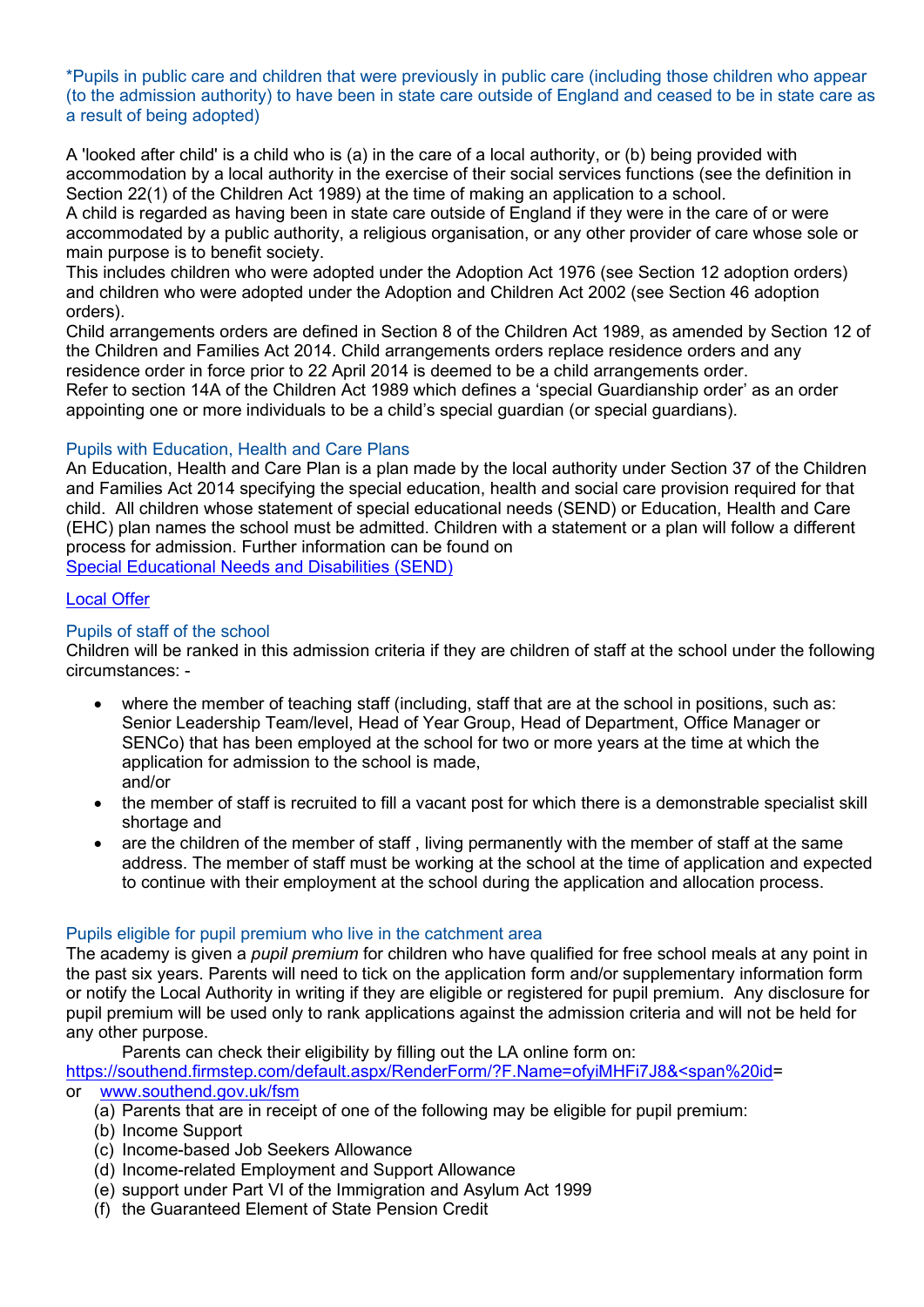- (g) Child Tax Credit (if they not entitled to Working Tax Credit and have an annual income under £16,190)
- (h) Working Tax Credit 'run-on' the payment someone may get for another 4 weeks after they stop qualifying for Working Tax Credit and Universal Credit

# **Distance**

In the case of over subscription in any one category "straight line" distance will be used to measure the distance between the pupil's home and the nearest pupil entrance to the school. Distances will be measured using the Local Authority's computerised measuring system. The pupils living closest will be given priority. If the pupil's home is a flat the distance will be measured to the main external entrance to the building.

#### Tie-Break

To be used to decide between two applications that cannot otherwise be separated: If the same distance is shared by more than one pupil, and only one place is available, the place will be awarded on the basis of a computerised random allocation process (supervised by someone independent of the Council / governing body). In the case where the last child offered is a twin or sibling of a multiple birth sibling both/all children will be offered and the sibling will be an 'excepted pupil'.

### Distance where parents have separated

The distance is measured the same for all applications. Only one application can be received. The LA should not have the details of both parents or know of the marital status of the parents. If more than one application is received from parents, applications will be placed on hold until such time that:

- an application is made that both parents agree to; or
- written agreement is provided from both parents; or
- a court order is obtained confirming which parent's application takes precedence'.

Details on address checks and which address is relevant are also provided in the admission booklet. In all cases the child's normal place of residence is applicable for the purposes of the application.

#### **Siblings**

Siblings are considered to be a brother or sister, half-brother or half-sister, step-brother or step-sister, adopted brother or sister, living at the same address, who attends the school at the time of application with a reasonable expectation that he or she will still be attending at the time of the proposed admission. In the exceptional situation where one twin or one or two triplets are refused a place, in order to keep family members together and in line with the School Admissions Code 2014, the additional pupil(s) will be admitted even if this results in the admission limit for the year group being exceeded.

#### Waiting lists

Children's names will automatically be on the waiting list for schools that are higher on the rank list and for which they do not receive an offer (for years Reception and year 3). Waiting lists for all year groups for the school are closed at the end of each school year. A new application must be submitted to be able to join a waiting list for a next academic year – applications only acceptable from the summer term of the preceding year (eg. From May for the Sept academic year).

#### Over and Under Age Applications

Parents may seek a place for their child outside of their normal age group, for example, if the child is gifted and talented or has experienced problems such as ill health. In addition, the parents of a summer born child may choose not to send that child to school until the September following their fifth birthday and may request that they are admitted out of their normal age group–to reception rather than year 1. Applications for over or under age applications in-year are handled in line with the School Admissions Code 2014, 2.17 (a & b).

Such requests for Schools in Southend-on-Sea are directly to the school and the school advises the LA of their decision. Requests for year 6 must have been submitted by the parent and considered by the admission authority before the closing date for applications to year 7, i.e. 31st October of any given year. Admission authorities must make decisions based on the circumstances of each case and in the best interests of the child concerned.

When informing a parent of their decision on the year group the child should be admitted to, the admission authority must set out clearly the reasons for their decision. (2.17a School Admissions Code 2014)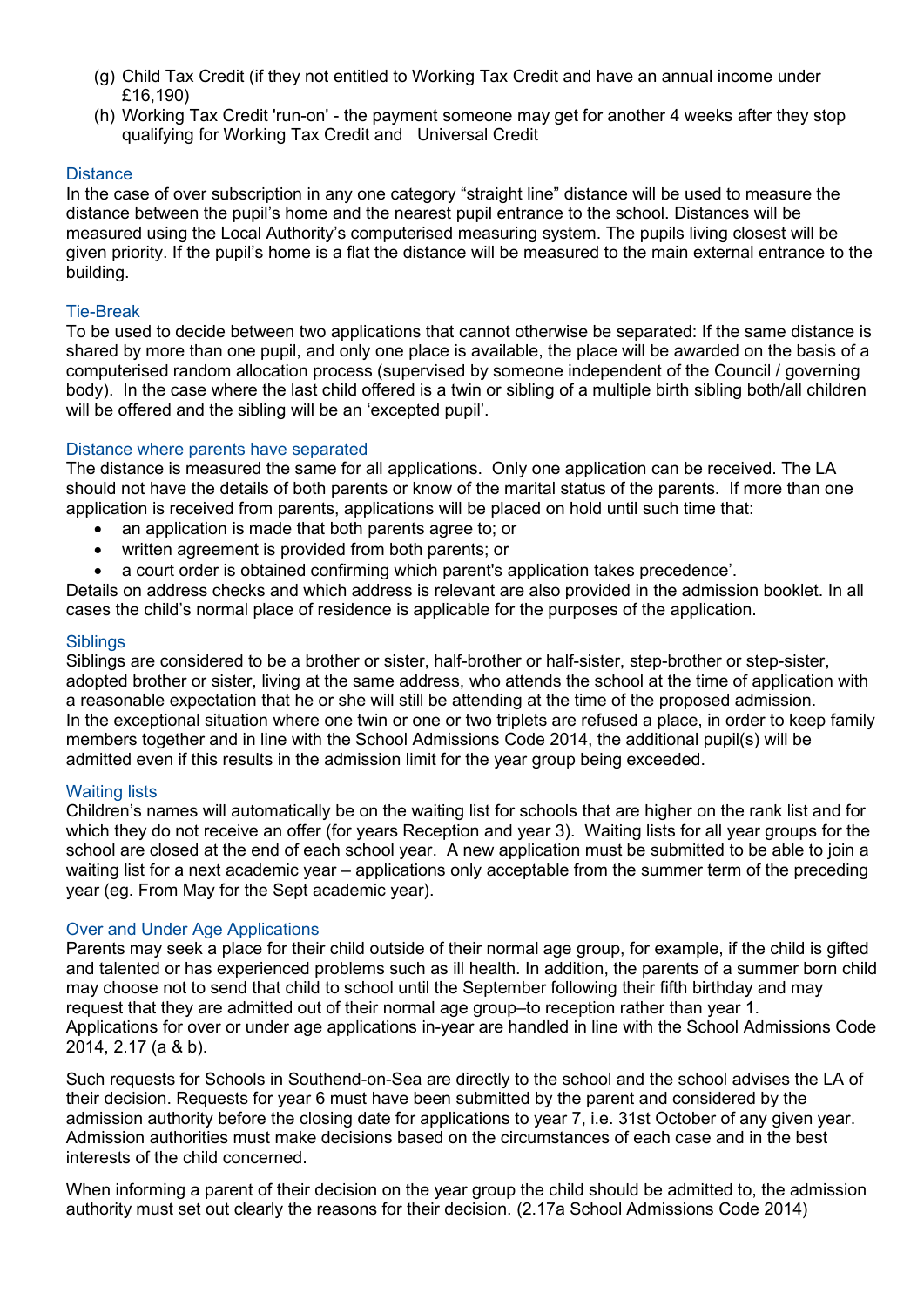In circumstances where a child transfers from another school already 'outside of normal age group', the school and the LA will support any over or under age application where the above has been met and the LA is satisfied that the child should continue to be educated out of normal age group.

Parent can not apply for admission to a different year group on account the year group has a vacancy and the normal age group does not have a vacancy

# Admission of children below compulsory school age and deferred entry to school.

Most children start school on a full time basis, however parents can request that their child attends part time until reaching compulsory school age (the term after their 5th birthday). Once parents receive an offer and accept a place for their child during the normal admission round, they can ask to defer the admission until later in the same academic year. Schools must accommodate these requests where it appears to be in the best interest of the child. Parents wishing their child to attend part time must discuss this with the headteacher of their allocated school. The approved deferment means that the place is held open and is not offered to another child and the parents must take up the place full time by the start of the Summer Term in April. Part-time agreements should include core teaching.

In the case of children born prematurely or the late summer months parents may request admission outside the normal age group so that their child starts school the September after their 5th birthday. Such requests for Schools in Southend-on-Sea are directly to the school and the school advises the parent of their decision. Parents must notify the LA and provide any letters relating to this matter.

Parents submitting a request for admission outside the normal age group must also complete the Single application Form during the main admission round, 14th September – 15th January for the 'usual age group for their child'.

#### In-year admissions

- As permitted by law parents can make an application at any time to any school outside the normal admissions. Where places are available applicants will be offered. Where there are no places applicants will be refused and can join the waiting list for the school. Waiting lists are ranked according to the admission criteria for the school. In some cases where a child is already on a school roll locally the place may be offered for the start of the next term.
- To apply for reception after the normal admission cycle or for admission into Years 1-6, parents will need to complete an In-Year application form which is available from the Council's offices and the website, [www.southend.gov.uk/admissions](http://www.southend.gov.uk/admissions) and admissions@southend.gov.uk
- Parents can apply for the next school year anytime in the summer term, i.e. after Easter of any given year and not before.
- Applications in the current school year are processed within a maximum of 10 school days, applications for the next school year are processed in the late summer months and outcomes are communicated in the early Autumn term at the latest.
- Pupils that are refused a place and added to the waiting list and remain on the waiting list until 30 June of any given year. Waiting lists close on 30 June of any given year and new waiting lists are created for the next academic year (from the applications for the next school year). Waiting lists from previous years are not rolled over to the next. Parents wishing to continue on a waiting list for a following year are required to make a fresh application.
- As required by the School Admissions Code parents will be notified within 10 school days of the outcome of their application and will be sent a written outcome, with a reminder of the right of appeal, within 15 School Days. Applications are shared with the allocated school and with a school that is a preference and is its own admission authority.

# Right of Appeal

**Main round appeals (reception and year 3**): Parents can appeal against the refusal for schools for which they did not receive an offer. Appeals must be lodged within 20 school days of the date of the letter.

Appeals must be heard withing 40 school days of the deadline for lodging appeals. Parents can access the information on appeals and submit an appeal online on the council's web site

www.southend.gov.uk/admissions or email admissions@southend.gov.uk to request an appeal application form. All appeals are considered by an Independent Appeals Panel.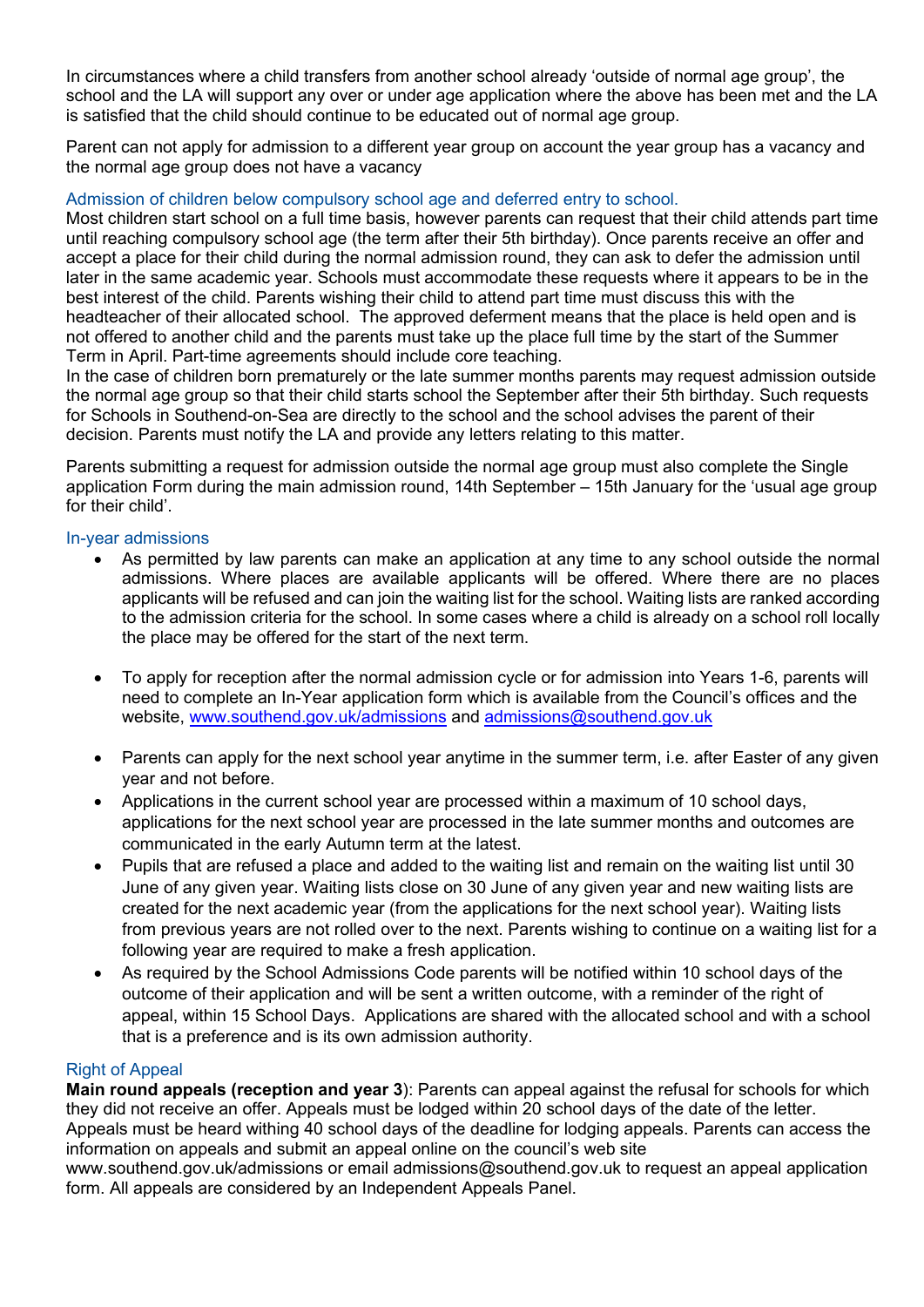**Main round appeals (in-year R-6):** Parents can appeal against the refusal for schools for which they did not receive an offer. Appeals must be lodged within 20 school days of the date of the letter. For applications for in-year admissions, appeals must be heard within 30 school days of the appeal being lodged. Parents can access the information on appeals and submit an appeal online on the council's web site www.southend.gov.uk/admissions or email admissions@southend.gov.uk to request an appeal application form. All appeals are considered by an Independent Appeals Panel.

## Home Address

For all applications, the address used will be the child's habitual normal place of residence as at the closing date for applications, i.e., 15th January (reception and year 3). Changes to address can be accommodated up to a month after the closing date. Where the address change cannot be accommodated within the reasonable period, parents will be advised, and changes will be updated after all on time applications have been processed.

### Catchment area

The catchment area is provided in the [catchment map](https://school-catchment-areas-southend.hub.arcgis.com/) look up facility and also copied below.

The relevant Coordinated Admissions Scheme and Primary Admission booklets should be read in conjunction to the Determined Admission Arrangements for all schools in the Borough of Southend-on-Sea. The Primary Admission booklet contains further details, provides more information and is written to support parents through the rounds.

Hardcopies of this document are available on request from the school or the Council on: Council Department for People School Admissions Team Civic Centre, Victoria Avenue Southend-on-Sea, SS2 6ER; Customer Service Centre; Tel: 01702 215000 Tel: 01702 215007 / 01702 212934 [Email: admissions@southend.gov.uk](mailto:admissions@southend.gov.uk)